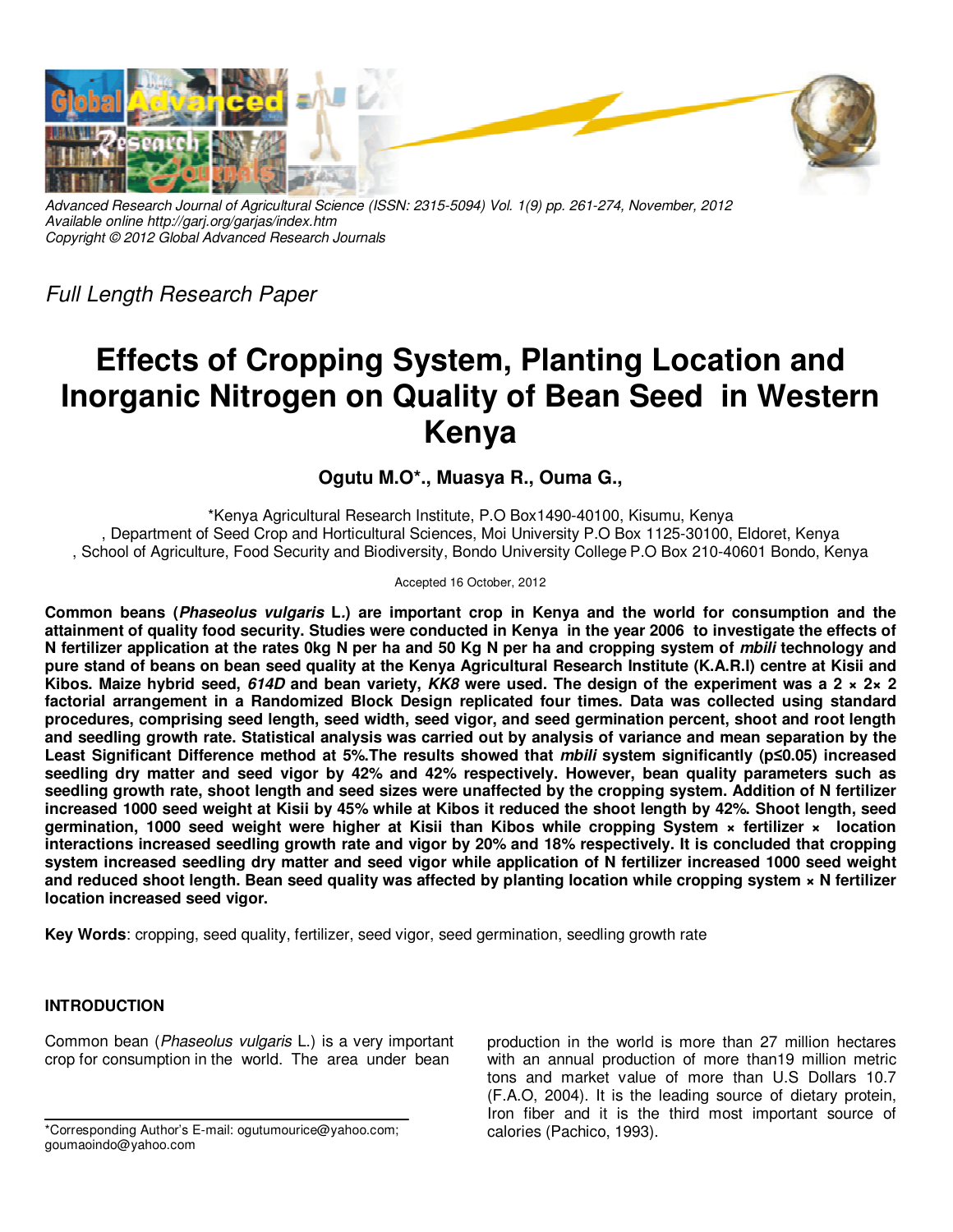In Kenya, it is the most important pulse crop and is the third most important food crop (G.O.K, 1993).The average yields obtained in Kenya are 250 kg per ha, mostly under mixed cropping in pure stands but yields of up to 700 kg per ha have been reported (Songa et al., 1995). Potential yields are 3-4t per ha (Abate and Ampofo, 1996).This is far much higher than the yields obtained in Kenya.

The main constraints to common bean production in Kenya are poor production practices, pests and diseases, low soil fertility, adverse weather conditions and use of poor quality seed(Wartmann et al.,1998).There is need to investigate the factors affecting been seed quality in an cropping system involving beans and maize to ensure that farmers increase bean productivity. The objectives of the present study were to investigate the effect of N fertilizer application and cropping system on bean quality at two planting locations, namely, Kibos and Kisii in Western Kenya.

# **MATERIALS AND METHODS**

# **Experimental Sites**

The study was conducted in the year 2006 at the Kenya Agricultural Research Institute (K.A.R.I) canters at Kibos and Kisii in Kenya. K.A.R.I, Kisii is located about 2km North East of Kisii town  $O^{\circ}$  30 S and  $0^{\circ}$  and 58S longitude 34°,38E and 35) at an elevation of 1500-1600 above sea level with a mean precipitation of 2159mm per annum and a mean temperature of  $20.7^{\circ}$  C. K.A.R.I Kibos is located at  $0^{\circ}$  03'S,34 $^{\circ}$  I,48'E at an elevation of 1173m above sea level in a very gray to black heavy clay soil classified as plan sols with a mean precipitation of 1322mm,maximum temperature of 30.8 $^{\circ}$ C and minimum temperature of 16.4 $^{\circ}$ C. The Kisii site was previously under Cassava (*Manihot esculenta*).The varieties used were *KK8* for beans and H614 were obtained from K.A.R.I, Kakamega and Kenya Seed Company respectively.

The study comprised two N fertilizer levels, two planting locations and two cropping systems ( *m*bili technology and pure bean stand). Although the recommended spacing of *mbili* technology is (Maize-50cm×30cm-bean-33.33X33.33cm), in which double maize and double bean rows were alternating, with staggered planting, the spacing used in this study was maize-50cm×30cm, bean-30cm × 30cm with a pure stand of beans at a spacing of 50cm×15cm for ease of measurement at planting. Although the recommended N fertilizer rate is 75 $kg$  ha<sup>-1</sup> in Maize/bean intercrop only, 50kg N per ha was adopted to cater for the pure bean stand which does not need 75kg N  $ha<sup>-1</sup>$  rate. Over fertilization of N in pure bean stand may interfere with nodulation hence poor N fixation by *Rhizobium* bacteria .Two N fertilizer levels used in this study were 0kg N ha<sup>-1</sup> and 50kgN ha<sup>-1</sup>. Two seeds of maize and three seeds of beans were sown per hole and later

thinned to one to two seedlings per hole after two weeks respectively. The fertilizers were applied in the form of Calcium Ammonium Nitrate (26%N) as a blanket treatment in two splits while Triple Super Phosphate  $(45\% \text{ P}_2\text{O}_5)$  was applied at  $75kg$  ha<sup>-1</sup> as a blanket application at planting in plot sizes of 3×3.5m.

# **Experimental Design and Treatments**

The experimental design was  $2 \times 2 \times 2$  factorial in a Randomized Block Design replicated four times. The factors were two experimental locations: K.A.R.I kibos and K.A.R.I Kisii, two N fertilizer levels (0 and  $50$ kgNha<sup>-1)</sup> and two cropping systems ( *mbili* technology and pure bean stand).

- The following were the treatments:
- 1. *Mbili* technology and 0 kg N ha-1
- 2. *Mbili* technology and 50 kg N ha-1
- 3. Pure bean stand and 0 kg N ha<sup>-1</sup>
- 4, Pure stand bean and  $50\mathrm{kg}$  N ha<sup>-1</sup>

# **Data Collection**

#### **Thousand seed weight and seed size**

Maize and bean seeds were harvested at physiological maturity when the moisture content of the bean seed was between 19-25% moisture. The bean seeds were then dried, threshed and cleaned by hand to moisture content of 14%. Analytical purity of bean seeds was determined in which the pure bean seeds were separated from other crop, weed seeds and inert matter. 1000 seed weight was determined by using a tray counter having 100 holes notched on it. The procedure was repeated ten times to obtain 1000 seeds which were then weighed from 1000 seeds to determine the weight per plot. Ten seeds from both sites were sampled and their sizes (seed width, length and thickness) were determined by a veneer caliper.

## **Seed Germination Percent**

One hundred seeds per treatment from 1000 seeds of beans of every four treatments from four replications were counted at random (ISTA, 2004) after an analytical purity test. The seeds were then placed in a germination tray with sterilized sand as substrate. The tray was then placed in a germinator with a temperature maintained at  $25^{\circ}$  C. Two counts were made, first at five days and second and final at 7 days .Moisture condition was being checked every day and when necessary distilled water was added. The germination count was determined at the end of 7 days using the following characters: number of normal seedlings, hard seeds, fresh ungerminated seedlings and dead seeds. Germination capacity of normal seeds was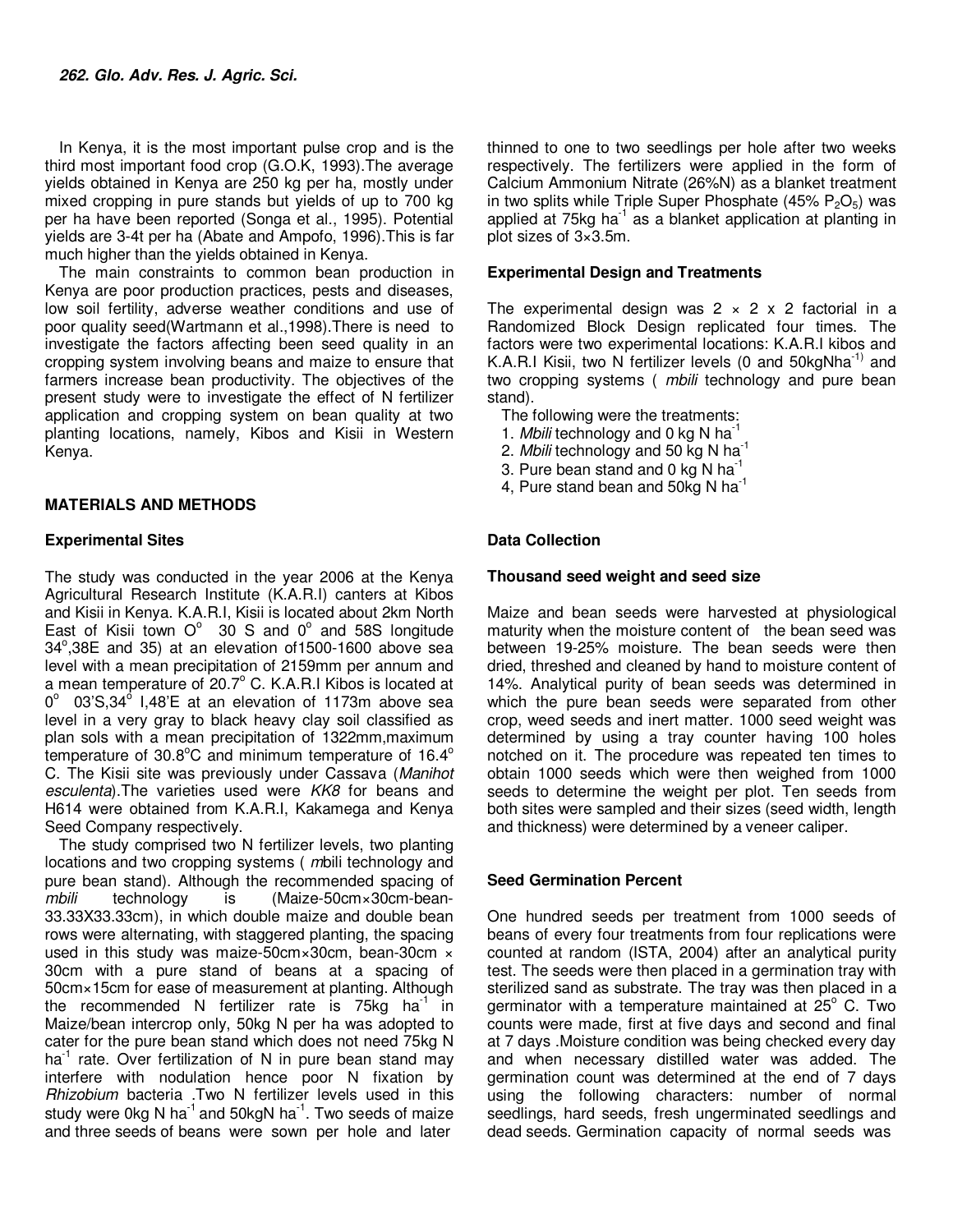based on total number of seeds planted and expressed as percentage (ISTA, 2004)

## **Shoot Length and Root Length**

Shoot and root length were determined by measuring from the longest tip of the leaf to the soil level, while the root length from the tip of the longest root to the point of attachment just below the ground level respectively.

# **Seedling Growth Rate (SGR)**

Germination capacity was determined according to the ISTA rules as mentioned previously. The bean seeds were germinated in two rows each of 25 replications per treatment in four replications giving a total of 100 seeds per treatment in germination tray using sterilized sand as growth media and placed in a germination chamber. The seeds were allowed to germinate in the dark germination cabinet maintained at a temperature of  $25^{\circ}$  C. The temperature was maintained for 7 days. At the end of the period, germination count was determined according to the ISTA,2004 Rules(ISTA,2004).The normal seedlings were cut from their cotyledons and placed in small (8cm×16cm) envelop for drying. The seedlings were dried at a temperature of  $80^{\circ}$  C for 24 hours thereafter dry weights were determined. The total dry weights of the normal seedlings were divided by the total number of seedlings.SGR was determined using the formula:

*SGR* = *Total number of normal seedlings Seedling dry weight(g) day-1 seedling-1* (Shetty and Prakash, 1990)

# **Electrical Conductivity (EC) Test on Seed Vigor**

Samples of 50 seeds for every treatment from the four replicates of the experiment was weighed, placed in a 250ml plastic container with distilled water and were set up. The containers were then placed in an incubator set at a constant temperature of 25 $\degree$ C for 24 hours (ISTA, 2004). At the end of the incubation period they were removed and the contents of the plastic container gently stirred with seeds still inside the plastic container and EC determined by inserting in a cell connected to conductivity bridge into the solutions in the plastic beaker .The field Lab-LF conductivity meter and LF 513T electrode dip type cell (Scott Gerate Glass Company Mainz Germany (Jain et al., 1998) was used. The conductivity meter was frequently checked and adjusted as necessary at every start of each test. The dip cell after rinsing was set up at a constant of 0.00 and water added. It was then dried by blotting paper on filter paper before and after each replicate/sample was

tested. The conductivity readings were recorded per treatment and later divided by weight (g) of each sample to give measurement in micromhos per cm. The electrical conductivity was then computed using the formulae:

$$
EC = -\frac{(\mu\text{S}cm_{-1}) - Conductivity\ of\ water}{Weight\ of\ seed\ (g)}
$$
  

$$
\mu\text{S}cm^{-1}g^{-1}\ of\ seed\ (|\text{STA}, 2004)
$$

# **Seedling dry matter**

Seedling dry matter was calculated by dividing the seedling dry weight after oven drying by fresh weight of the same seedling sample before oven drying and then expressed as a percentage:

*Seedling Dry Matter %*

$$
=\frac{Seeding \; Dry \; Matter \; Weight \; (g)}{Seeding \; Fresh \; Weight \; (g)} \times 10
$$

# **Data Analysis: Data Analysis**

Data collected were subjected to analysis of variance and mean separation by the Least Significant Difference method at 5 percent using the statistical analysis system (S.A.S Inst., 1996). Correlation Analysis was carried out to determine the relationships between the seed quality and physiological parameters.

# **RESULTS**

## **Rainfall data at Kisii and Kibos locations**

Moisture is a very important factor in plant growth and development. In February the amount of rain received in Kibos was about 10mm compared to Kisii (240mm) [(Figure.1)]. Between March and May, the rainfall was distributed throughout the crop growth and development with Kisii having received more rain than Kibos. However, between June and October the temperature was relatively high and conducive for senescence and harvesting of the crop (Figure 1).

## **4.1.2 Temperature experienced at Kisii and Kibos sites**

Temperature contributes economically towards crop growth, development and its productivity up to harvesting maturity stage. This is because the switch from the vegetative stage of a crop to the reproductive phase may also be influenced by temperature. Significant temperature differences between the two sites (Kibos,  $25^{\circ}$ C, Kisii,  $22^{\circ}$ C) were in January, February and September. In October both sites experienced the same temperature (Figure 2). The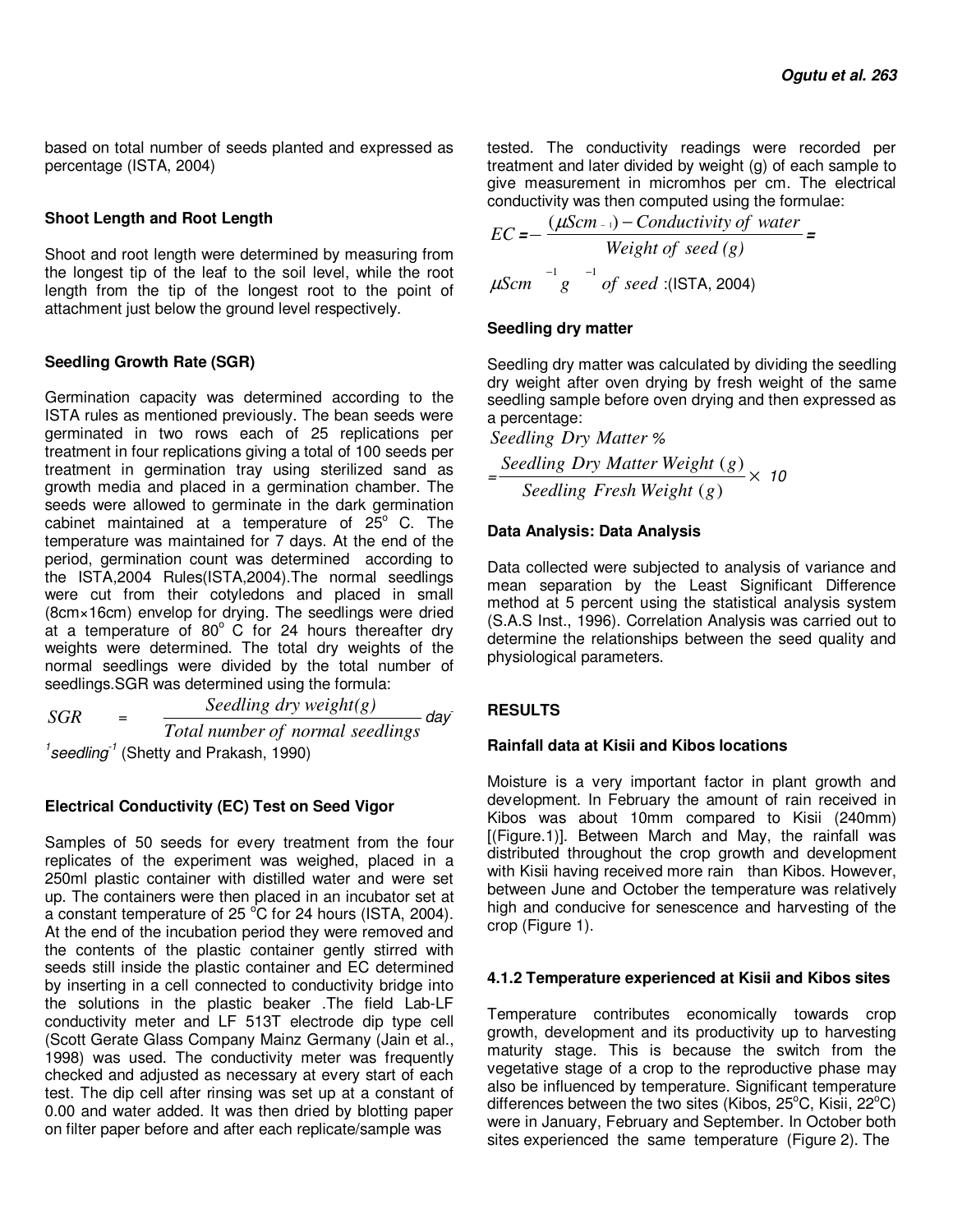

Fig 1: Rainfall received at the Kibos and Kisii sites in 2006



Fig 2: Temperature received at the Kibos and Kisii sites in 2006

mean temperature for Kisii could be observed to be 20°C while that of Kibos to be 22.5  $\degree$ C per annum (Figure 2).

#### **Interactions between Cropping Systems, Nitrogen Application and Location**

The various analyses of Cropping System (*mbili* technology and pure bean stand), Nitrogen application, Location and their interactions are shown in Tables 1 and

2. Significant (p≤ 0.05) location effects for seed weight, seedling growth rate, seed vigor, seedling dry matter, Seed width and seed length are shown in (Table 1).There were significant effects due to location for the 1000 seed weight and germination percent (Table 2), Cropping system significantly increased 1000 seed weight, seed vigor and seedling dry matter (Table 1 and 2). However application effects were significant for root length (Table 2).There was significant interaction between location x cropping system and their interaction for seed vigor, seedling dry matter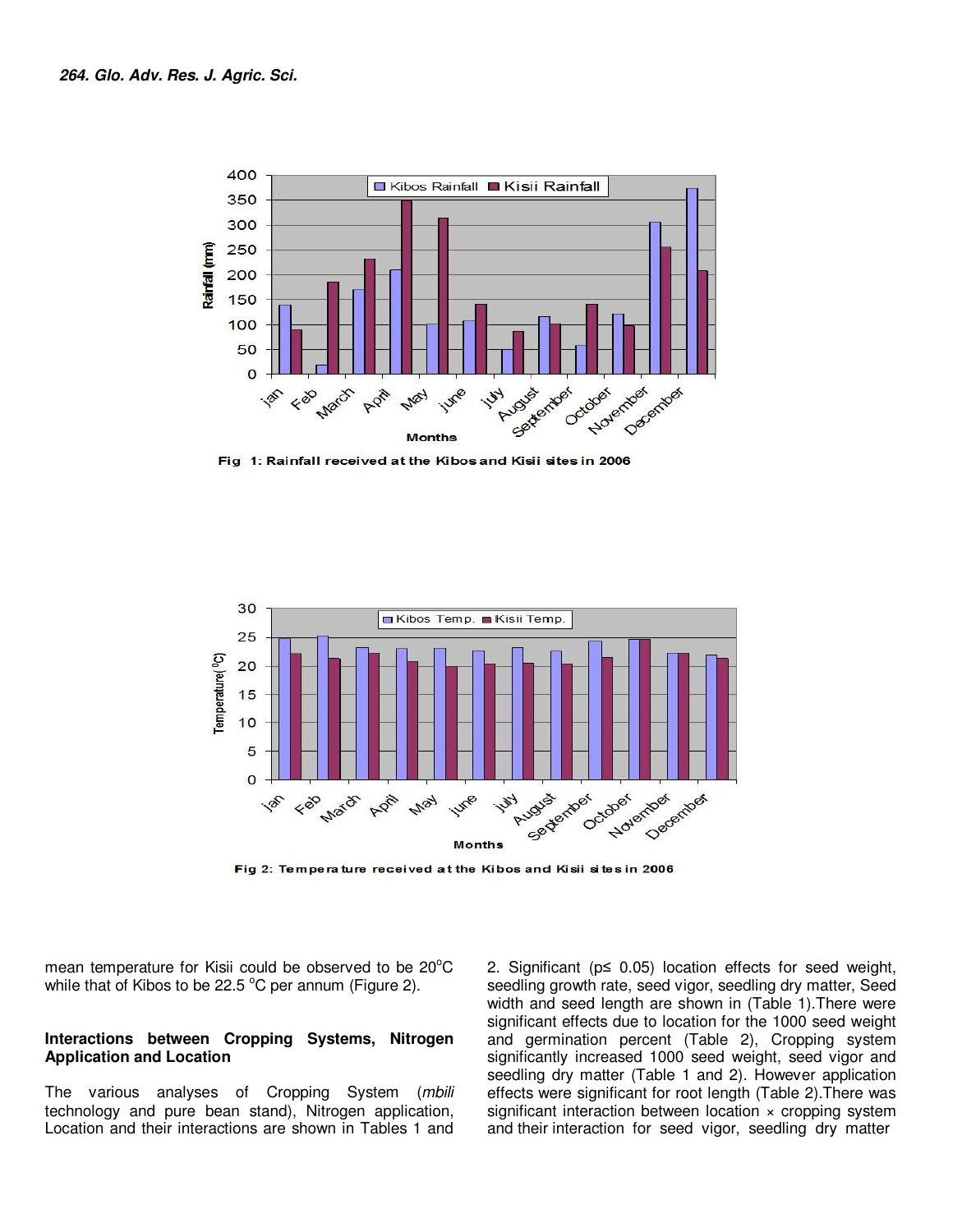| Sources of<br>Variation                | df | <b>SGR</b> | Seed<br>vigor | Seedling dry<br>matter | Seed<br>thickness | Seed<br>Width | Seed<br>length |
|----------------------------------------|----|------------|---------------|------------------------|-------------------|---------------|----------------|
| Replication                            | 3  | 0.003      | 0.216         | 21.123                 | 0.004             | 0.007         | 0.024          |
| Location (L)                           | 1  | $0.024**$  | 49.514**      | 1167.278**             | 0.001             | $0.043*$      | $0.243*$       |
| Cropping                               | 3  | 0.002      |               |                        |                   |               |                |
| system(Cs)                             |    |            | 9.986**       | 669.974**              | 0.001             | 0.002         | 0.021          |
| Nitrogen (N)                           | 1  | 0.000      | 0.593         | 35.648                 | 0.008             | 0.003         | 0.001          |
| $Cs \times N$                          | 3  | 0.003      | 2.812         | 214.884                | 0.007             | 0.009         | 0.007          |
| $L \times Cs$                          | 3  | 0.006      | $1.075*$      | 438.310**              | 0.009             | $0.001*$      | 0.014          |
| - N<br>$L \times$                      |    | 0.004      | 4.726         | 105.329                | 0.004             | $0.030*$      | 0.027          |
| $\times$ Cs $\times$ N<br>$\mathbf{L}$ | 3  | 0.001      | 1.075         | 159.063                | 0.003             | 0.005         | 0.005          |
| Error                                  | 44 | 0.003      | 4.726         | 105.329                | 0.004             | 0.006         | 0.010          |
| CV                                     |    | 33,000     | 24.000        | 35,000                 | 11.000            | 10.000        | 7.000          |

 **Table.1.** Mean squares for seedling growth rate, seed vigor, seed thickness, seed width and seed length at two rates of Nitrogen**.** 

CV **–** Coefficient of Variation (%)\*,\* \*Significant values at (P≤0.05) and (P≤0.01) respectively

**Table 2.** Mean squares for root length shoot length, thousand seed weight, and germination%, at two levels of nitrogen across two locations.

| Source of variations   | df | Root     | Shoot<br>lengths |             | Seed<br>germination |
|------------------------|----|----------|------------------|-------------|---------------------|
|                        |    |          | <sub>cm</sub>    | weight<br>a | $\%$                |
| Replication            | 3  | 13.32    | 10.57            | 4530.98     | 104.70              |
| Location (L)           |    | 22.64    | 379.03           | 163611.86** | 1658.75**           |
| Cropping system (Cs)   | 3  | 7.46     | 14.35            | 3809.93     | 400.14              |
| Nitrogen (N)           |    | $38.16*$ | 51.75            | 2690.28     | 722.57              |
| $Cs \times N$          | 3  | 4.37     | 14.19            | 2512.67     | 215.47              |
| $L \times Cs$          | 3  | 7.97     | 23.55            | 955.01      | 69.80               |
| $L \times N$           |    | 22.16    | 98.74            | 309.97      | 670.37              |
| $L \times Cs \times N$ | 3  | 12.30    | 12.80            | 2013.42     | 153.11              |
| Error                  | 44 | 6.91     | 472.36           | 4118.56     | 199.92              |
| CV                     |    | 27.00    | 35.00            | 17.00       | 15.00               |

Coefficient of Variation (%)

\*' \*\* Significant values at (P≤0.05) and (P≤0.01), respectively

(Table 1).There was however no significant N application effects for root length (Table1) 2).There was significant interaction between location cropping system for seed vigor, dry seedling dry matter and seed width (Table 1) but other seed quality parameters were unaffected. The results showed that the effects due to location, cropping systems and Nitrogen application were significant for germination

percent Table 2). However, there was no effects due to the interaction between cropping system x Nitrogen application cropping systems for shoot lenghth,1000 seed weight and root length, while effect due to N application was significant at 1 percent. No significant interactions were observed for the seed qualities such as root and shoot length (Table 2).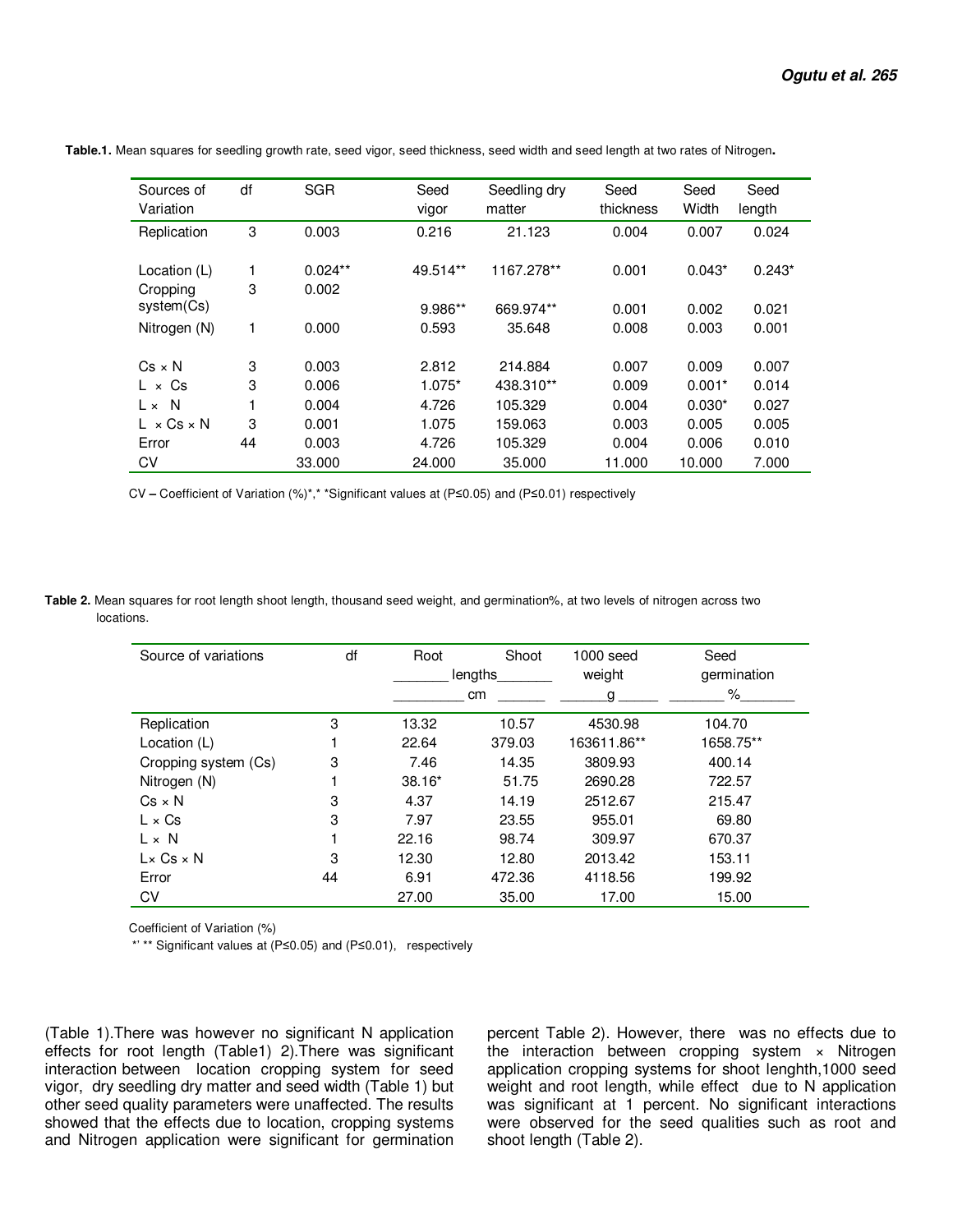| <b>Sites</b>                | Seedling       | dry |                   |                 | Seed              |                                      |
|-----------------------------|----------------|-----|-------------------|-----------------|-------------------|--------------------------------------|
|                             | matter<br>(% ) |     | width             | thickness<br>cm | length            | vigor<br>$\mu$ Scm $^{-1}$ g $^{-1}$ |
| Kisii                       | 24.58b         |     | 0.72 <sub>b</sub> | 0.58a           | 1.24 <sub>b</sub> | 5.34b                                |
| Kibos                       | 33.76a         |     | 0.77a             | 0.59a           | 1.37a             | 7.22a                                |
| Mean<br>LSd <sub>0.05</sub> | 29.17<br>5.26  |     | 0.75<br>0.04      | 0.59<br>0.03    | 1.31<br>0.50      | 6.28<br>0.79                         |

 **Table 5.** Effects of site interaction on seedling dry matter, seed width, seed thickness, seed vigor, and seed length of beans

Note**:** Means with the same letter are not significantly different at (P≤5%) according to Lsd

 **Table 6.** Effects of site interaction on root length shoot length, seed germination percentage, seedling growth rate, 1000seeds weight of beans

| <b>Sites</b>        | Root<br>length<br>cm | Shoot  | Seed<br>germination<br>$\%$ | Seedling growth<br>rate<br>$\mathsf{gd}^{\text{-1}}\mathsf{s}^{\text{-1}}$ | Thousand<br>Seed Weights<br>(g) |
|---------------------|----------------------|--------|-----------------------------|----------------------------------------------------------------------------|---------------------------------|
| Kisii               | 8.94a                | 11.75a | 93.63a                      | 0.15 <sub>b</sub>                                                          | 409.54a                         |
| <b>Kibos</b>        | 10.03a               | 6.68b  | 83.87b                      | 0.18a                                                                      | 308.52b                         |
| Mean                | 9.49                 | 9.23   | 88.75                       | 0.17                                                                       | 359.03                          |
| LSd <sub>0.05</sub> | 1.33                 | 1.706  | 7.18                        | 0.03                                                                       | 32.59                           |

Note**:** Means with the same letter are not significantly different at (P≤5%) according to Lsd.

#### **Effects of Locations on Seed quality of Beans**

The effects of sites (Kisii and Kibos) on various aspects of seed quality of bean are shown in Tables 5 and 6.Planting of bean seeds at different sites (locations) showed significant differences between them, for seedling dry matter, seed width and seed vigor. These parameters were bigger in Kibos than Kisii locations (Table 5), however there were no significant differences between sites for seed thickness and seed length (Table 5). Planting at the two sites also showed significant differences between sites for seed thickness and seed length (Table 5), while at the same time Location differences also affected shoot length and germination percent but not seedling growth rate.1000 seed weight, seed germination and shoot length performed better at Kisii than Kibos while root length and seedling growth rate performances were better at Kibos than Kisii (Table 6).

#### **Effects of Interactions between cropping systems, Nitrogen Fertilizer Application on bean Seed Quality**

The effects of cropping systems and N fertilizer on seedling dry matter, seed vigor ,seedling growth rate ,seed width, seed length seed thickness, shoot length, root length, germination percent and 1000 seed weight are shown in Tables 7,8 and 9.Addition of N fertilizer in *mbili* technology significantly reduced the seedling growth rate by 20%(Table 7). It also increased the vigor of bean seeds by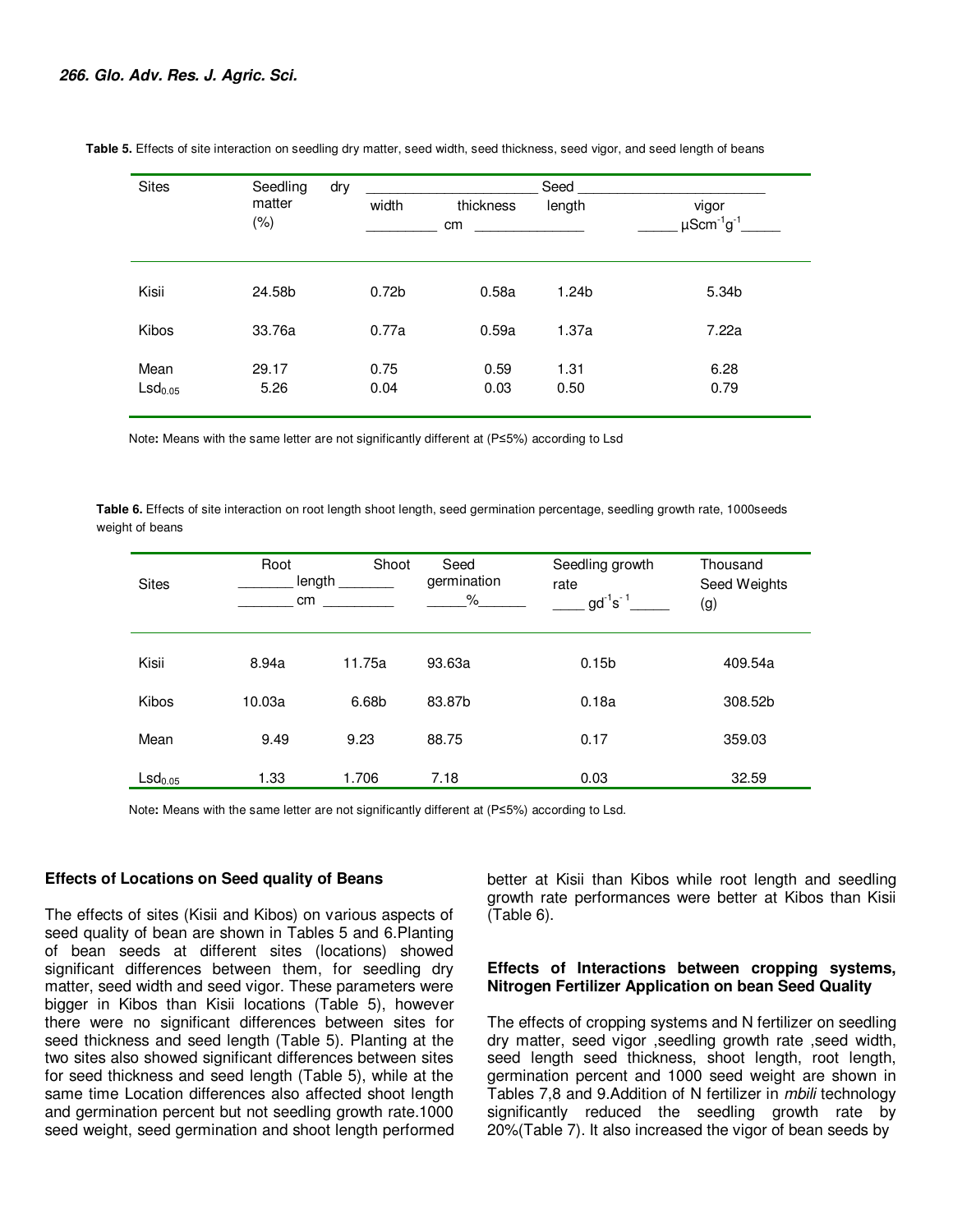|                                         | Seedling        |                                 |                                                       |
|-----------------------------------------|-----------------|---------------------------------|-------------------------------------------------------|
|                                         | dry matter<br>% | growth rate<br>$gd^{-1} s^{-1}$ | Seed vigor<br>$\mu$ Scm <sup>-1</sup> g <sup>-1</sup> |
| Treatments                              |                 |                                 |                                                       |
| Mbili Tech. $+$ 0 kg N ha <sup>-1</sup> | 41.69           | 0.20                            | 6.65                                                  |
|                                         | 34.69           | 0.17                            | 7.87                                                  |
| Mbili Tech. $+50$ kg N ha <sup>-1</sup> |                 |                                 |                                                       |
|                                         | 27.00           | 0.15                            | 5.94                                                  |
| Pure beans $+$ 0 kg N ha <sup>-1</sup>  |                 |                                 |                                                       |
|                                         | 26.28           | 0.16                            | 6.19                                                  |
| Pure beans $+50$ kg N ha <sup>-1</sup>  |                 |                                 |                                                       |
|                                         | 27.57           | 0.17                            | 6.26                                                  |
| Mean                                    |                 |                                 |                                                       |
|                                         | 3.63            | 0.02                            | 0.54                                                  |
| <b>SE</b>                               |                 |                                 |                                                       |

 **Table 7.** Effects of interactions between Cropping Systems, Nitrogen fertilizer and location on seedling dry matter, seed vigor and seedling grow rate of beans.

SE±1 at significant value (p≤0.05)

**Table 8.** Effects of interactions between Cropping Systems, Nitrogen fertilizer and Location on seed width, seed length and seed thickness of beans

|                                         | Seed  |        |           |  |  |  |
|-----------------------------------------|-------|--------|-----------|--|--|--|
|                                         | width | length | thickness |  |  |  |
|                                         |       | cm     |           |  |  |  |
| Treatments                              |       |        |           |  |  |  |
| Mbili Tech. $+$ 0 kg N ha <sup>-1</sup> | 0.79  | 1.30   | 0.62      |  |  |  |
| Mbili Tech.+ 50 kg N ha <sup>-1</sup>   | 0.71  | 1.26   | 0.55      |  |  |  |
| Pure beans $+$ 0 kg N ha <sup>-1</sup>  | 0.64  | 1.34   | 0.60      |  |  |  |
| Pure beans $+50$ kg N ha <sup>-1</sup>  | 0.75  | 1.36   | 0.57      |  |  |  |
| Mean                                    | 0.73  | 1.30   | 0.58      |  |  |  |
| <b>SE</b>                               | 0.03  | 0.04   | 0.02      |  |  |  |

SE±1 at significant value (p≤0.05)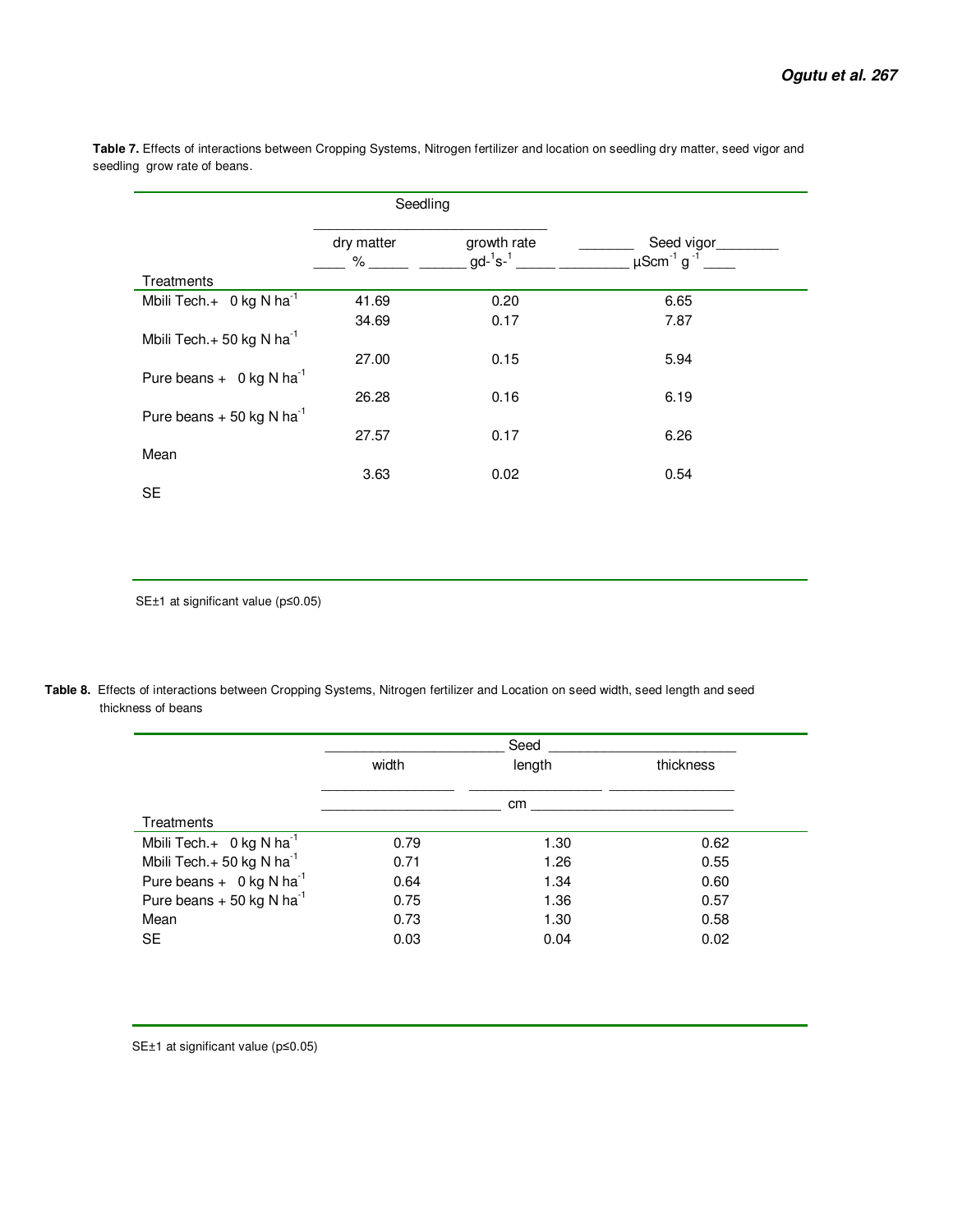|                                         | Shoot  | Root  | Seed germination | TSW    |
|-----------------------------------------|--------|-------|------------------|--------|
|                                         | length |       |                  |        |
|                                         | cm     |       | %                |        |
| Treatments                              |        |       |                  |        |
| Mbili Tech. $+$ 0 kg N ha <sup>-1</sup> | 10.71  | 11.20 | 86.50            | 362.53 |
| Mbili Tech + 50 kg N ha <sup>-1</sup>   | 10.37  | 9.55  | 86.00            | 338.64 |
| Pure beans $+ 0$ kg N ha <sup>-1</sup>  | 9.81   | 10.31 | 93.50            | 338.64 |
| Pure beans $+50$ kg N ha <sup>-1</sup>  | 6.88   | 7.58  | 96.00            | 332.37 |
| Mean                                    | 9.27   | 9.50  | 88.48            | 354.50 |
| <b>SE</b>                               | 1.27   | 0.93  | 4.99             | 22.69  |

 **Table 9**. Mean effects of Nitrogen, Cropping Systems, and Location on shoot length, root length and 1000seed weight of beans

SE±1 at significant value (p≤0.05)

18%. Cropping system involving *m*bili technology and pure stand together with N fertilizer application reduced seed thickness by 11% and 5% respectively (Table 8).

#### **Effects of Interactions between cropping systems fertilizer and Location on Seed Width, Seed length and seed thickness**

Pure bean stand significantly reduced the shoot, root length by 35% and 30% respectively on addition of N fertilizer (Table 9).Mbili technology increased 1000 seed weight by 7 %( Table 9).

## **Coefficients correlation correlations for seed physiology and growth traits on beans at Kisii and Kibos sites**

The correlations between different characters of bean seed quality are shown in Tables 10, 11 and 12.The relationships between seed characters were observed to be both negative and positive. Significant linear correlations (r=0.59\*\*) between seed length and seed width was observed at Kisii(Table 10). However, the same seed length at Kibos (Table 10) was significantly  $(r=0.59**)$ related with 1000 seed weight at Kibos (Table 11) but not at Kisii (Table 10).Significant correlation between seedling growth rate and seedling dry matter was also observed (Table 10).

Negative correlation between seedling growth rate and germination was also observed at Kibos (Table 11). However, across the sites, significant correlations between seedling growth rate and germination percent(r=0.55) and seedling dry matter(r=0.60\*\*) were detected (Table 12), while at the same time, across the site, seed germination was observed to be related with EC test on vigor (Table 12). Positive correlations  $(r=0.54)$ ,  $(r=0.71$  and  $r=0.55$ between shoot length and root length at Kisii, Kibos and across site was observed respectively.

## **DISCUSSION**

Significant location effects on 1000 seed weight and seed width observed in this study could be attributed to differences in altitude, soil type and temperature factors associated with these two sites. During the seed filling duration of most crops, temperature and moisture play critical roles (Chowdhury and Wardlaw, 1978). Kibos site was relatively hotter (33.2 $^{\circ}$  C) than Kisii (20.9  $^{\circ}$ C (Tables 1 and 2). This could have caused the seed filling duration differences at these two locations despite the fact that temperatures did not go beyond  $30^{\circ}$ C (Figure.2). Legumes are very sensitive to temperature extremes (Hesketh et al., 1973;Egli, 1994c).It has been reported that seed filling duration for beans is relatively insensitive to temperature between 20 and 30 $^{\circ}$  C while that of Maize increased as temperatures decreased from 28/18 to 16/10<sup>o</sup> C (Tollenaar and Bruulsoma,1988). It is then unlikely that variation in temperatures, particularly when it is high would have shortened the seed filling period, hence affecting the overall seed length ,seed width, seed thickness and seed weight but could be due to other factors other than temperature.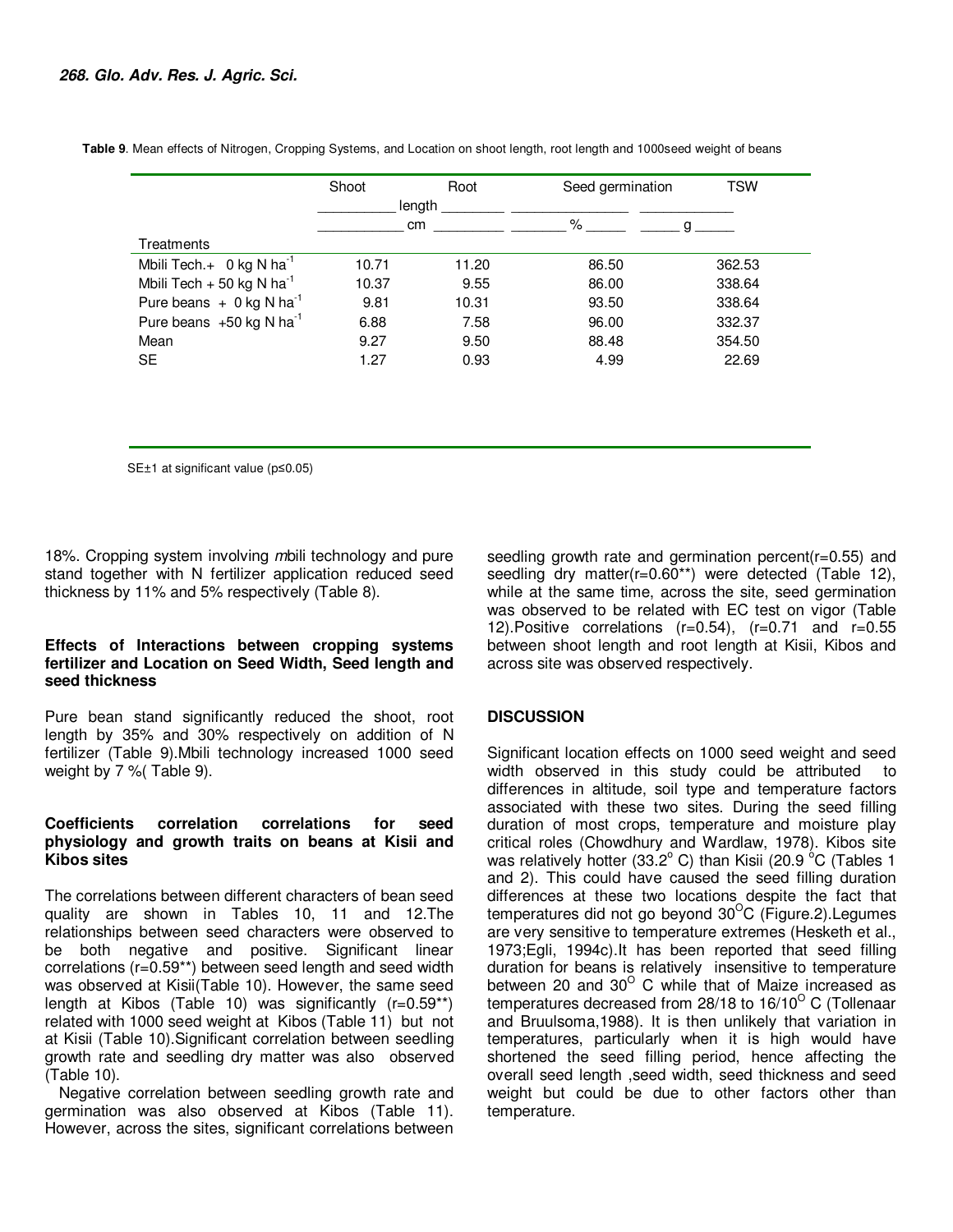**Table 10.** Correlation coefficients for seed length, seed thickness, and 1000seed weight, and seedling growth rate, germination percentage, seed vigor shoot length and root length, Kisii site

|                         | Seed | Seed<br>thickness width | <b>TSW</b> | SGR  | Seed<br>germination | Seed<br>vigor | Shoot<br>length | Root<br>length | <b>SDM</b> |
|-------------------------|------|-------------------------|------------|------|---------------------|---------------|-----------------|----------------|------------|
|                         |      |                         |            |      |                     |               |                 |                |            |
| Seed                    |      |                         |            |      |                     |               |                 |                |            |
| length                  | 0.28 | $0.59*$                 | 0.15       | 0.20 | $-0.07$             | 0.13          | 0.17            | 0.05           | 0.19       |
| Seed<br>thickness       | 0.00 | $0.48*$                 | $-0.05$    | 0.20 | 0.13                | 0.30          | $-0.15$         | 0.13           | 0.15       |
| Seed                    |      |                         |            |      |                     |               |                 |                |            |
| width                   |      |                         | 0.01       | 0.20 | $-0.23$             | 0.10          | 0.07            | 0.03           | 0.15       |
| 1000seeds               |      |                         |            |      |                     |               |                 |                |            |
| weight                  |      |                         |            | 0.22 | 0.02                | $-0.23$       | 0.10            | 0.03           | 0.02       |
| Seedling<br>growth rate |      |                         |            |      |                     |               |                 |                |            |
| Seed                    |      |                         |            |      | 0.12                | 0.16          | 0.38            | 0.22           | $0.98**$   |
| germination             |      |                         |            |      |                     | $-0.16$       | 0.32            | 0.01           | 0.28       |
| Seed                    |      |                         |            |      |                     |               |                 |                |            |
| vigor                   |      |                         |            |      |                     |               | $-0.14$         | $-0.02$        | 0.17       |
| Root                    |      |                         |            |      |                     |               |                 |                |            |
| length                  |      |                         |            |      |                     |               | $0.54*$         | 0.00           | 0.21       |
|                         |      |                         |            |      |                     |               |                 |                |            |

\***, \*\*** Significant at p≤ 0.05 and p≤ 0.01 respectively

 **Table 11.** Correlation coefficients for seed length, seed thickness, seed width, pod length, 1000 seed weight, seedling growth rate, germination percentage, seed vigor, shoot length, and root length, at Kibos site

|            | Seed<br>thickness | Seed<br>Width | <b>TSW</b> | <b>SGR</b> | Seed<br>germ.% | Seed<br>vigor | Shoot<br>length | Root<br>length | <b>SDM</b> |
|------------|-------------------|---------------|------------|------------|----------------|---------------|-----------------|----------------|------------|
| Seed       |                   |               |            |            |                |               |                 |                |            |
| length     | $0.57*$           | $0.46*$       | 0.538      | $-0.36*$   | $0.37*$        | $-0.48*$      | $-0.01$         | 0.18           | $-0.02$    |
| Seed       |                   |               |            |            |                |               |                 |                |            |
| thickness  |                   | $0.54*$       | 0.49       | $-0.18$    | 0.29           | 0.20          | 0.19            | 0.39           | 0.11       |
| Seed       |                   |               |            |            |                |               |                 |                |            |
| width      |                   |               | 0.14       | $-0.16$    | 0.33           | $-0.31$       | 0.21            | 0.38           | $-0.15$    |
| <b>TSW</b> |                   |               |            | $-0.16$    | $0.72**$       | $-0.23$       | $-0.14$         | $-0.13$        | $-0.01$    |
| <b>SGR</b> |                   |               |            |            | $-0.74**$      | 0.17          | 0.01            | $-0.12$        | 0.36       |
| Seed       |                   |               |            |            |                |               |                 |                |            |
| germ.%     |                   |               |            |            |                | $-0.03$       | $-0.25$         | 0.14           | $-0.15$    |
| Seed       |                   |               |            |            |                |               |                 |                |            |
| vigor      |                   |               |            |            |                |               | 0.19            | 0.06           | 0.30       |
| Root       |                   |               |            |            |                |               |                 |                |            |
| length     |                   |               |            |            |                |               | $0.71***$       | 0.00           | $-0.05$    |

**\*, \*\*** Significant at p≤ 0.05 and p≤ 0.01 respectively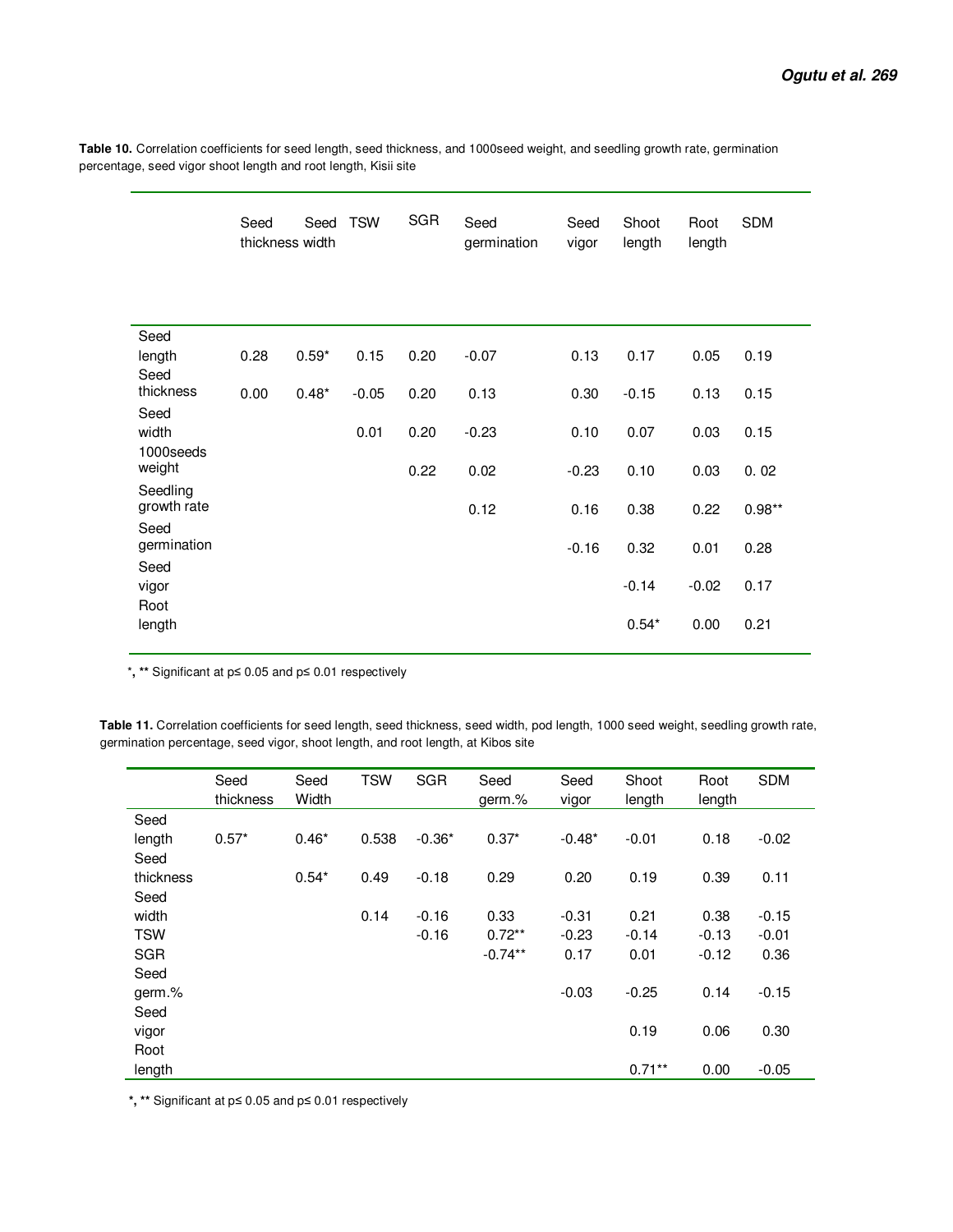|            | Seed      | Seed    | <b>TSW</b> | <b>SGR</b> | Seed    | Seed    | Shoot   | Root    | <b>SDM</b> |
|------------|-----------|---------|------------|------------|---------|---------|---------|---------|------------|
|            | thickness | Width   |            |            | germ.%  | vigor   | length  | length  |            |
| Seed       |           |         |            |            |         |         |         |         |            |
| length     | $0.41*$   | $0.54*$ | $-0.04$    | 0.01       | 0.07    | $-0.06$ | 0.26    | 0.23    | 0.20       |
| Seed       |           |         |            |            |         |         |         |         |            |
| thickness  |           | 0.48    | 0.18       | 0.01       | 0.12    | 0.03    | 0.01    | 0.29    | 0.1        |
| Seed       |           |         |            |            |         |         |         |         |            |
| width      |           |         | $-0.12$    | 0.03       | 0.11    | $-0.07$ | $-0.07$ | 0.05    | 0.22       |
| <b>TSW</b> |           |         |            | $-0.25$    | 0.34    | $-0.46$ | 0.34    | 0.20    | 0.21       |
| <b>SGR</b> |           |         |            |            | $0.55*$ | 0.29    | 0.10    | 0.40    | $0.60*$    |
| Seed       |           |         |            |            |         |         |         |         |            |
| germ.%     |           |         |            |            |         | $0.55*$ | 0.09    | 0.04    | 0.17       |
| Seed       |           |         |            |            |         |         |         |         |            |
| vigor      |           |         |            |            |         |         | $-0.17$ | 0.15    | 0.39       |
| Shoot      |           |         |            |            |         |         |         |         |            |
| length     |           |         |            |            |         |         | 0.00    | $0.39*$ | $-0.11$    |
| Root       |           |         |            |            |         |         |         |         |            |
| length     |           |         |            |            |         |         | $0.55*$ | 0.00    | 0.10       |

 **Table 12.** Correlation coefficients among seed length seed thickness, seed pod.1000seed weight, and seedling growth rate, germination Percentage, seed vigor, shoot length and root length across the sites

**\*, \*\*** Significant at p≤ 0.05 and p≤ 0.01 respectively.

Water stress at one stage and flooding between March and May (Table 1) could have shortened the seed filling period subsequently reducing seed weight. Severe water stress and flooding during flowering and seed filling duration may cause the physiological maturity to occur earlier than usual consequently reducing seed filling duration, seed weight and seed size. This phenomenon has been observed in wheat (Brooks et al., 1982). Although moisture stress accelerates leaf senescence in wheat (De Souza et al., 1997) it is not clear how it affects seed filling duration directly or indirectly through accelerated leaf senescence. The observed locational differences in seedling growth rate and seed vigor were apparently due to temperature and differences in altitude effects which caused significant differences in seed vigor..This observation agrees with Tashiro and Ward Law (1989) who similarly observed that seedling growth rate of wheat and rice decreased readily at  $30/25^{\circ}$  C. Temperature affects seed metabolism and assimilate partitioning to the seed which subsequently affected

seedling growth rate and vigor. The low temperatures recorded at the Kisii site and flooded field observed at Kibos may have reduced the consumption of food reserves through reduced enzymatic activities resulting in the accumulation of inhibitory substances for germination in seeds. Moisture differences that could have contributed to the variation in seed vigor and seedling growth rate .It has been reported that even moderate water stress directly affects seedling growth rate (SGR) and seed vigor in other crops. Significant location x cropping system for seed vigor, seedling dry matter and seed size could be due to spatial arrangements of the crop which influenced the rate of light interception for photosynthesis (Table 1).This could have been caused by differences in canopy interception photosynthetic rates. There was no cropping systems  $\times$  N fertilizer application interaction, Application of N fertilizer did not influence the cropping systems on their effects on the seed qualities observed. In the present study, significant effects due to  $\log$  location  $\times$  N Interaction observed for seed width could have been attributed to differences in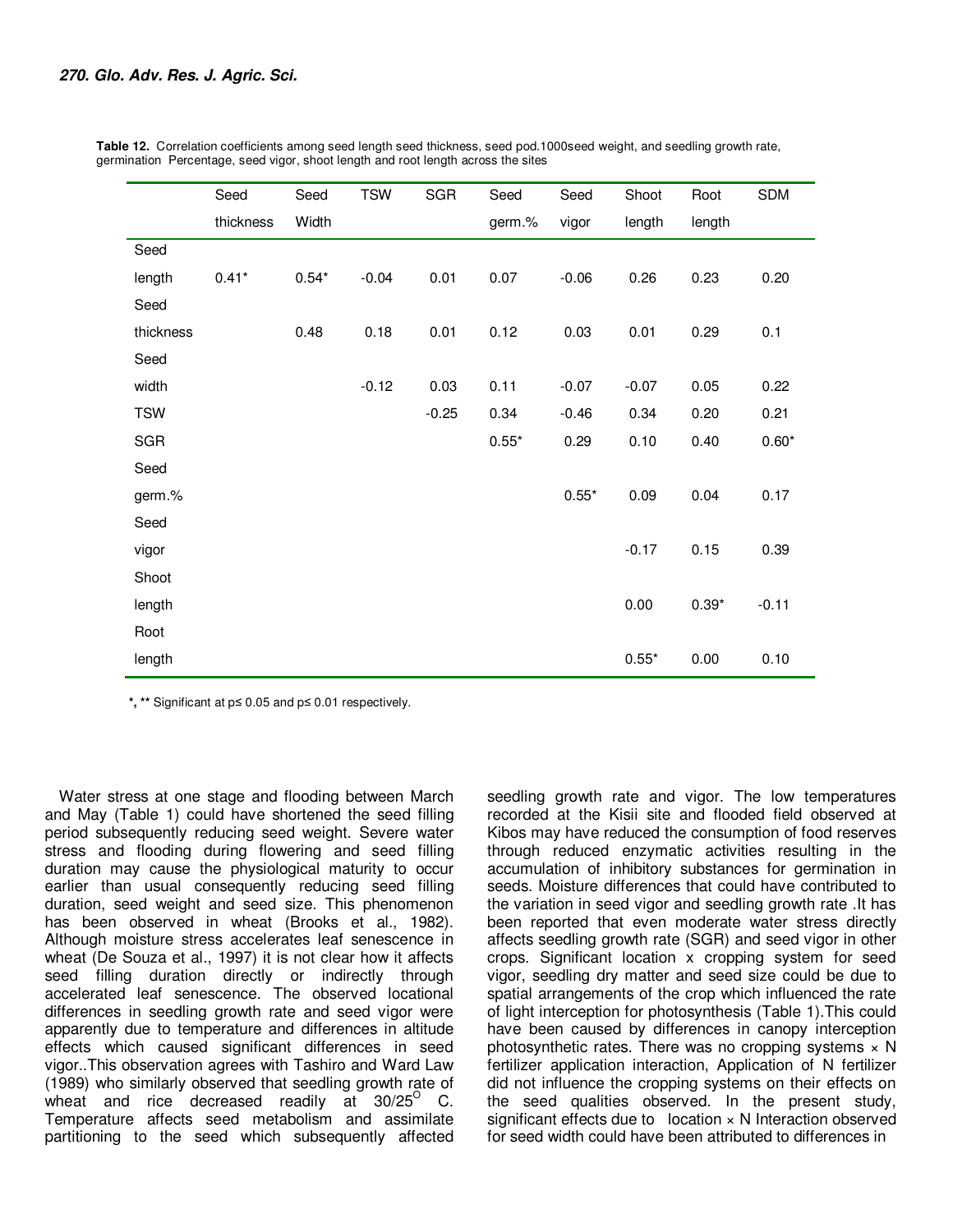| Cropping                     |        |       |           |             |             |
|------------------------------|--------|-------|-----------|-------------|-------------|
| systems                      |        |       | Seed      |             | 1000seed    |
|                              | Length | width | thickness | germination | weight      |
|                              |        | cm    |           | %           | $g_{\perp}$ |
| mbili<br>Mbili<br>Technology | 1.28ab | 0.74a | 0.58a     | 86.25a      | 366.26a     |
| of<br>Pure<br>sand<br>beans  | 1.35a  | 0.76a | 0.58a     | 94.75a      | 355.00a     |
| Mean                         | 1.28   | 0.75  | 0.58      | 87.8        | 364.85      |
| $LSds$ $0.05$                | 0.07   | 0.06  | 0.05      | 10.16       | 46.11       |

Table 3b. Effect of cropping systems on seed length, seed thickness, seed length seed thickness, seed germination and 1000seed weight of beans

Note**:** Means with the same letter are not significantly different at (P<5%) according to LSD Effects of Nitrogen Fertilizer on bean seed quality

level of N and other weather related factors that influence seed setting and filling process before physiological maturity.

## **Effects of Cropping Systems On bean seed quality**

*Mbili* technology (Table 3) increased the seedling dry matter by 42% and seed vigor by 19%. This could be due to the role played by chlorophyll in determining the rate of photosynthesis and dry matter content of the crop with well spaced arrangement of bean and maize since there was enough light interception by beans. Since the vigor of any crop is affected by many factors, among them light interception, seed vigor and germination were increased. This observation confirms that maize and beans have no serious competition for light (Wortmann et al., 1991; Norman et al., 1996).

The addition of N fertilizer to the bean crop at Kisii increased 1000 seed weight, while at Kibos it increased

Moisture differences due to rainfall duration and soil moisture retention capacity (Figure.1) also may have contributed to the differences in seedling growth rate, seed width, seed vigor, shoot length and seed germination at the two sites, Kibos and Kisii (Tables 5 and 6).

shoot length(Table 4).This increase could be due to high sink strength and weight which are essential in the photosynthetic process and subsequently 1000 seed weight since partitioning of assimilates in seeds is the main factor determining seed weight (Duncan et al.,1974).This is at variance with those of Songin (1993) who reported that 1000 seed weight did not depend on N fertilizer application in pea. However, (Ziolek and Kuling, 1997) reported that N fertilizer application decreased 1000 seed weight which agrees with the present study.

## **Effects of Location on Seed Quality**

Planting beans at the Kibos and Kisii sites showed significant (P<0.05) differences for seedling growth rate, seed width, seed vigor, shoot length and seed germination. The differences in these seed parameters were apparently due to the differences in soil texture, chemical properties, and temperature and rainfall regimes at these two sites.

Bean requires between 300-1500mm per annum (Kay, 1979) for optimum production and it is sensitive to soil moisture particularly during flowering and reduces yield which is affected by poor seedling growth rate, poor seed vigour and poor germination, flower abortion and flower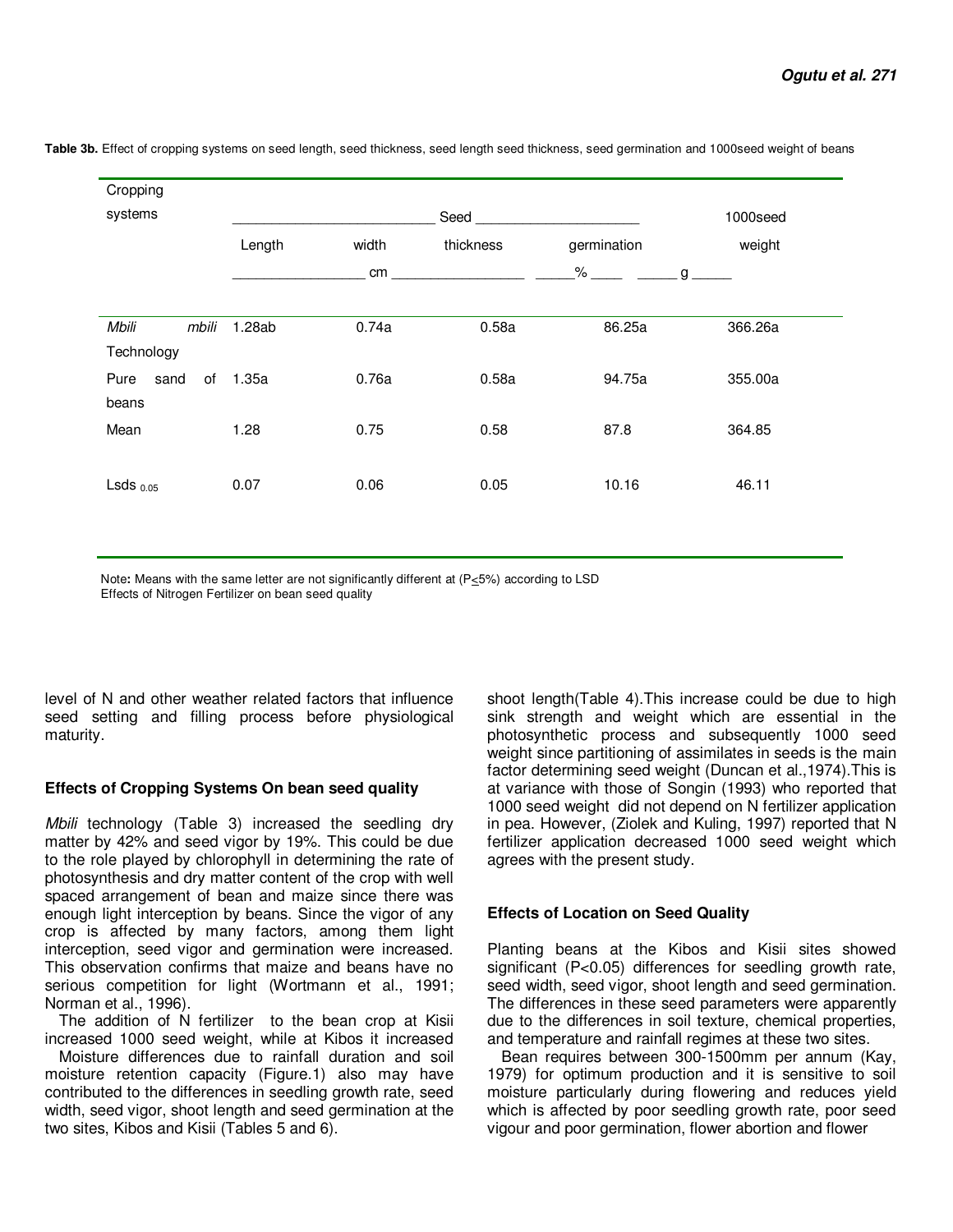**Table 4.** Effects of nitrogen fertilizer on seedling dry matter, shoot length, root length , seed vigor, seed length, seed width, seed thickness, seed germination, 1000seed weight and seedlings growth rate of beans

|                                                        |                   |         | <b>Kibos</b>                                                         |           |         | Kisii                                                                |                    |  |  |
|--------------------------------------------------------|-------------------|---------|----------------------------------------------------------------------|-----------|---------|----------------------------------------------------------------------|--------------------|--|--|
|                                                        |                   |         | N fertilizer rates_                                                  |           |         | N fertilizer rates __                                                |                    |  |  |
| Parameters                                             |                   |         | 0 kg N ha <sup>-1</sup> 50 kg N ha <sup>-1</sup> Lsd <sub>0.05</sub> |           |         | 0 kg N ha <sup>-1</sup> 50 kg N ha <sup>-1</sup> Lsd <sub>0.05</sub> |                    |  |  |
| Seedling dry matter (%)                                |                   | 33.31a  | 34.20a                                                               | 9.16ns    | 23.34a  | 25.83a                                                               | $3.17$ ns          |  |  |
| Shoot length                                           | (cm)              | 8.63a   | 4.734b                                                               | $3.47*$   | 11.40a  | 12.11a                                                               | $1.81$ ns          |  |  |
| Root length                                            | (cm)              | 11.37a  | 8.766a                                                               | 2.71ns    | 9.12a   | 8.75a                                                                | $1.37$ ns          |  |  |
| Seed vigor ( $\mu$ Scm <sup>-1</sup> g <sup>-1</sup> ) |                   | 6.95a   | 7.49a                                                                | $2.24$ ns | 5.38a   | 5.31a                                                                | $0.28$ ns          |  |  |
| Seed length                                            | (cm)              | 1.38a   | 1.35a                                                                | $0.10$ ns | 1.22b   | 1.27a                                                                | $0.04$ ns          |  |  |
| Seed width                                             | (cm)              | 0.80a   | 0.74a                                                                | $0.09$ ns | 0.70a   | 0.73a                                                                | $0.03$ ns          |  |  |
| Seed germination (%)                                   |                   | 77.33a  | 90.00a                                                               | 19.21 ns  | 93.50a  | 93.75a                                                               | $7.16$ ns          |  |  |
| 1000 seeds weight (g)                                  |                   | 301.19a | 311.63a                                                              | 75.47 ns  | 400.76b | 418.32a                                                              | $2.44*$            |  |  |
| Seedling growth                                        |                   |         |                                                                      |           |         |                                                                      |                    |  |  |
| rate                                                   | $(gd^{-1}s^{-1})$ | 0.20a   | 0.18a                                                                | $0.07$ ns | 0.14a   | 0.16a                                                                | 0.02 <sub>ns</sub> |  |  |

Note: Means with the same letter are not significantly different at (P<0.05

failure (Stover,1974). In the present study rainfall variation particularly between the months of April and September, 2006 (Figure 1) could have resulted into significant differences in the seed quality parameters mentioned above.

## **Effect of Cropping Systems, Nitrogen and Location on Bean Seed Quality**

Cropping systems, Nitrogen and location interactions increased the seed width and seed length (Table 8). This could be due to the high rate of seed development during the seed filling period caused by increased N availability. Similar results were reported in wheat rice and soybean (Hass, 1975; Langer and Liew,1973, Maize (Eck,1984),perennial rye grass (Ene and Bean,1975). Cropping system, N fertilizer application and location interactions reduced root length and shoot length of beans(Table 9).The inability of dry beans to get enough light could have translated into competitive limitation of soil nutrients and water(Midimore,1993) that influence interspecific competition. The reduced light energy due to

canopy interception affected the Nitrogen fixation by restricting the photosynthetic process and energy supply to the roots to facilitate nutrient absorption causing reduced nodulation, nodule number and size (Nambiar et al.,1986,Ghosh et al.,2006).This increased the completive ability of Maize as compared to common beans for soil N (Jensen,1996).Similar trends have been reported previously insoybean/sorghum intercrop(Ghosh, 2006). Intercropping systems are advantageous over sole cropping due to the spatial differences in root mass that results in utilization of greater soil volume. The decrease in root growth in the soil when N was applied was due to high rate of N consumption by Maize. Similar observations were attributed to less light energy received by the beans. This shows that interspecific competition between non-legumes and legumes do occur in the intercropping system and there is always a coexistence of negative and positive interactions in the same ecosystem (Callaway,1998),wheat and sorghum (Li et al., 2001).The increase in seed germination and 1000 seed weight in beans due to the combined effects of N fertilizer and cropping systems indicated that beans benefitted much from the intercrop in combination with N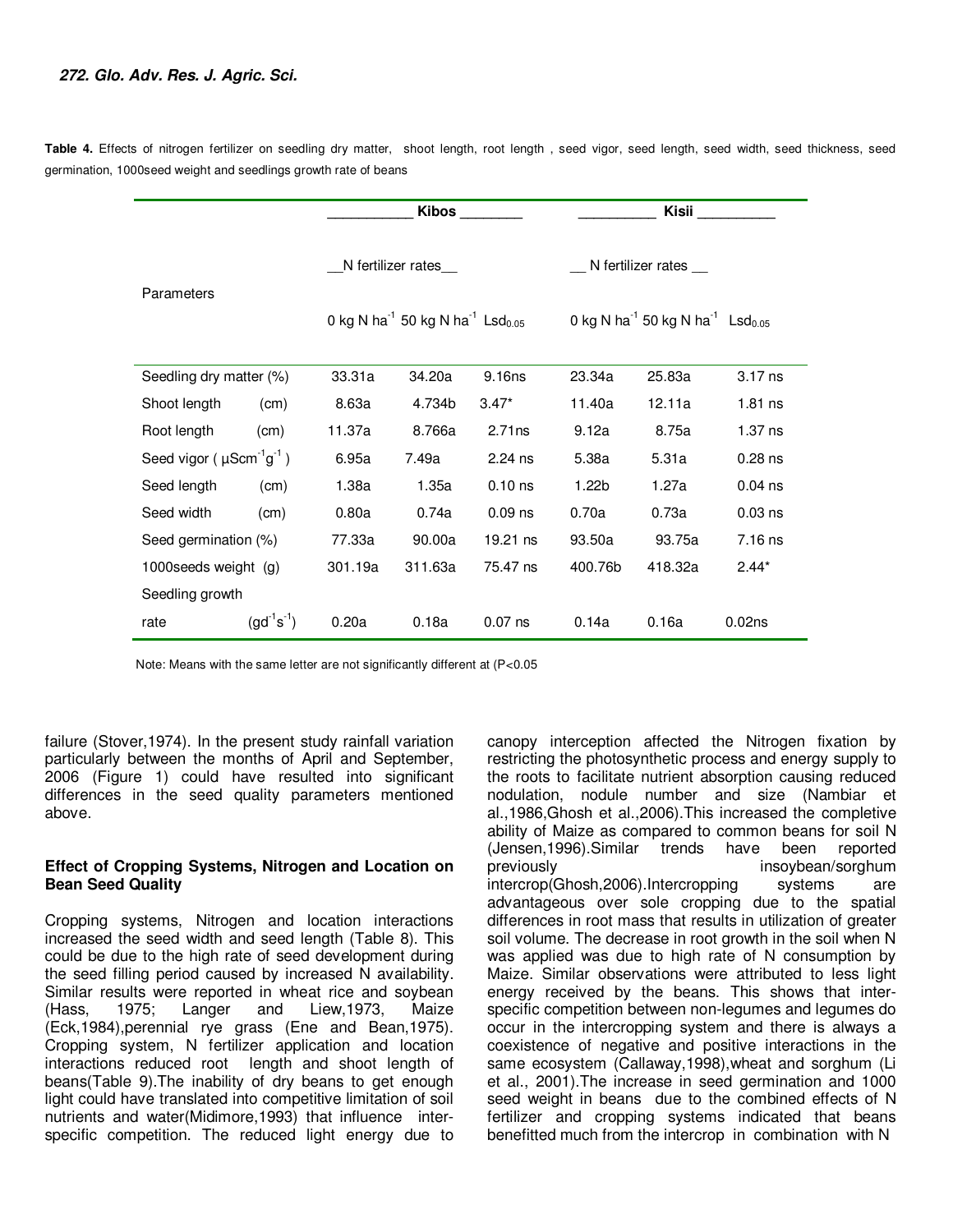fertilizer and thus the component of Maize was a major contributor to 1000 seed weight.Jensen,1996 has reported similar advantages.

Correlations between seed length and seed width, seed length and seed thickness, 1000 seed weight, seedling growth rate and seedling germination indicated that there is very great potential in using them to determine the quality of seed lots in beans. This is due to the fact that largesized seeds have high germination percent at all depths than small-sized seeds and plants from large seeds produce more tillers or branches accumulate more dry matter (Stanton, 1985, Ngegi and Todaria, 1997, Sexton (1994) reported that seedling growth rate was correlated to seed sizes in common beans which was contrary to what was observed in the present study which had no correlation between the two.

#### **CONCLUSION**

The combined effects of N fertilizer at two levels of 0 Kg N per ha and 50KgN per ha and cropping systems comprising Mbili technology and pure bean stand increased the seedling dry matter and seed vigor. While applications of N fertilizer increased 1000 seed weight and reduced shoot length, planting at more than one site (location effects) showed that the quality of bean seeds in terms of seedling dry matter, seed width, seed length and seed vigor were better in kibos than Kisii, while root length, shoot length, seed germination and 1000 seed weight were larger in terms of quality in Kisii. Cropping system x location interactions increased seed vigor. Finally, N fertilizer application is not necessary in pure bean seed production because it is capable of fixing its own N through fixation by *Rhizobium* bacteria.

#### **LITERATURE CITED**

- Ampofo J, Massomo S (1998). Some Cultural Strategies For Management of Bean Stem Maggot (Diptera: Agromyzidae) On Beans in Tanzania Afr. Crop Sci. J.6;159-169<br>Brooks A, Jenner CP, As
- Jenner CP, Aspinall P (1982). Effects Of Water Deficit On Endosperm Starch Granules and Grain Physiology Of Wheat and Barley, Aust. J. Plant Physiol. 9;423-436
- Callaway RM (1998). Facilitation In Plant Communities,pp 623-648.In F.I Punnare and Fallares(eds) Hand Book Of Functional Plant Ecology , New York
- De Souza PI, Egli DB, Bruening WP (1997). Water Stress during Seed Filling and Senescence In Soybeans. Agron. J. 89:807-812
- Duncan WG, McGraw OE, Boote KJ (1978). Physiological Aspects Of Pea Nut Yield Improvement. Crop Scie.18:1015-1020
- Eck HV (1984). Irrigated Corn Yield Response to Nitrogen and Water.Agron. J.6:421-428
- Egli DB (1994c). Seed Growth and Development In: K.J. Boote, J.M. Bennet, T.R. Sinclair and G.M. Pulsen, (eds.) Physiology and Determination of Crop Yield. ASA-CSSA-SSSA, Madison, Wisconsin 127-1148
- Ene BN, Bean EW (1975). Variation In Seed Quality Between Certified Seed Lots of Perennial Rye Grass and Their Relationship to Nitrogen

 Supply and Moisture Status During Seed Development. British Grassland Society 30:195-199

- Food and Agriculture Organization (FAO) (2004).
- Ghosh KP, Manna CM, Bandyo Padhyay KK, Ajay AK, Tripathi RH, Wanjari KM, KHati A, Misra C, Achanya L, Subba Rao A (2006). Interspecific Interactions and Nutrient Use In Soy bean/Sorghum Intercropping System Agron.J. 98:1097-1108
- Hesketh JD, Myhre DL, Willey CR (1973). Temperature Control Of Time Intervals Between Vegetative and Reproductive Events In Soybean. Crop Sci.13;250-254
- Institute SAS (1996). Soft Release 6.12 T 20 20 Cory,N.C,U.S.A
- ISTA (2004). International Seed Testing Association (International Rules for Seed Testing. Seed Science and Technology Edition.
- Jain SK, Srinivasan K, Upretty M, Singh BB (1998). Electrical Conductivity. A non-Destructive Method for Assessment of Seed Viability. Seed Tech. News.28 (4):47
- Jensen ES (1996). Green Yield, Symbiotic Nitrogen Fixation and Interspecific Competition for Inorganic N in Pea/Barley Intercrops. Plant Soil 182 (1) 25-38
- Jensen FS (1996). Grain Yield, Symbiotic Nitrogen Fixation and Interspecific Competition For Inorganic N In Pea/Barley Intercrops. Plant Soil 182(1);25-38
- Kay DE (1979). Food Legumes. London Tropical Products Institute 435
- Li L, Sun SC, zhang J, Yong FS, Rangel Z (2001). Wheat/Maize or Wheat/Soybean Strip Intercropping. Yield Advantage and Interspecific Interactions on Nutrients. Field Crops Res. 71:123-137
- Midimore DJ (1993). Agronomic Modification of Resource Use and Intercrop Productivity. Field Crps Res. 34:357-380
- Nambiar PTC, Rupela OP, Kumar Rao JVDDK (1986). Nodulation and N fixation On Ground Nut,Chick and Pigeon Pea. In N.S Subba Rao(ed) New Trends In Biolgical Nitrogen Fixation New Delhi Oxford IBH Public.21-52
- Ngegi AK, Todaria NP (1977). Effect of Seed Size and Weight In Germination Pattern and Seedling Development Of Some Multipurpose Tree Species Of Garhwal Himalaya Indian Forester.123:32-36
- Niambar PTC, Rupela OP, Kumar JDVK (1986). Nodulation and Nitrogen Fixation On Ground Nut, Chick and Pigeon Pea,In: N.S Subba Rao(eds) New Trends In Biological Nitrogen Fixation.New Delhi,Oxford and IBH Public. 21-52
- Norman MJT, Pearson CJ, Searle PGE (1996). Tropical Food Crops In Their Environment 6;126-141
- Searle PGE, Commudon Y, Sheddin DC, Nance RA (1981). Effect of Maize and Legume Intercropping Systems and Fertilizer Nitrogen on Crop Yields and Residual Nitrogen. Field Crops Res.4;133-145
- Sexton PJ, Whit JW, Boote KJ (1994). Yield Determining Processes In Relation to Cultivar Seed Size Of Common Bean Crop Sci. 34;84-91
- Shetty HS, Prak ash SH (1990). Proc. National Seminar on Advances In Seed In Appl. Bot. Department Of Botany,University Of Mysore,India. Seed Sci. and Tech. 118-122
- Songin H, Czyz H (1993). Effect of Foliar Application with Fluorite and Macro elements on Pea yield. Rocz. A.R Poznan CCXIII 105-112(In Polish)
- Stanton ML (1985). Seed Size and Emergence Time Within A Stand Of Wild Radish(*Raphanus sativus)* The Establishment Of Hierarchy. Ocologia(Berlin(Berlin) 67;524-527
- Stover RH ( 1974). Effect of Measured Levels Of Sigatoka Disease Of Banana On Fruit Quality and Leaf Senesence. Trop. Agric. Tridad 59;303-305
- Tashiroand TIF, Ward L, (1989). Comparison Of The Effect of High Temperature On Grain Development In Wheat And Rice.Ann. Bot. 64:59-65
- Tollenaar M, Bruulsema TW (1988). Effects of Temperature On Rate and Duration Of Kernel Dry Matter Accumulation Of Maize Can.J.Plant Sci. 68; 935-940
- Willey RW, Rao MR (1981). Agricultural Design to Examine the Effect Of Plant Population and Spatial Arrangement In Intercropping,Illustrated by an Expt on Chick pea/Safflower/Expt.Agric.17;63-73